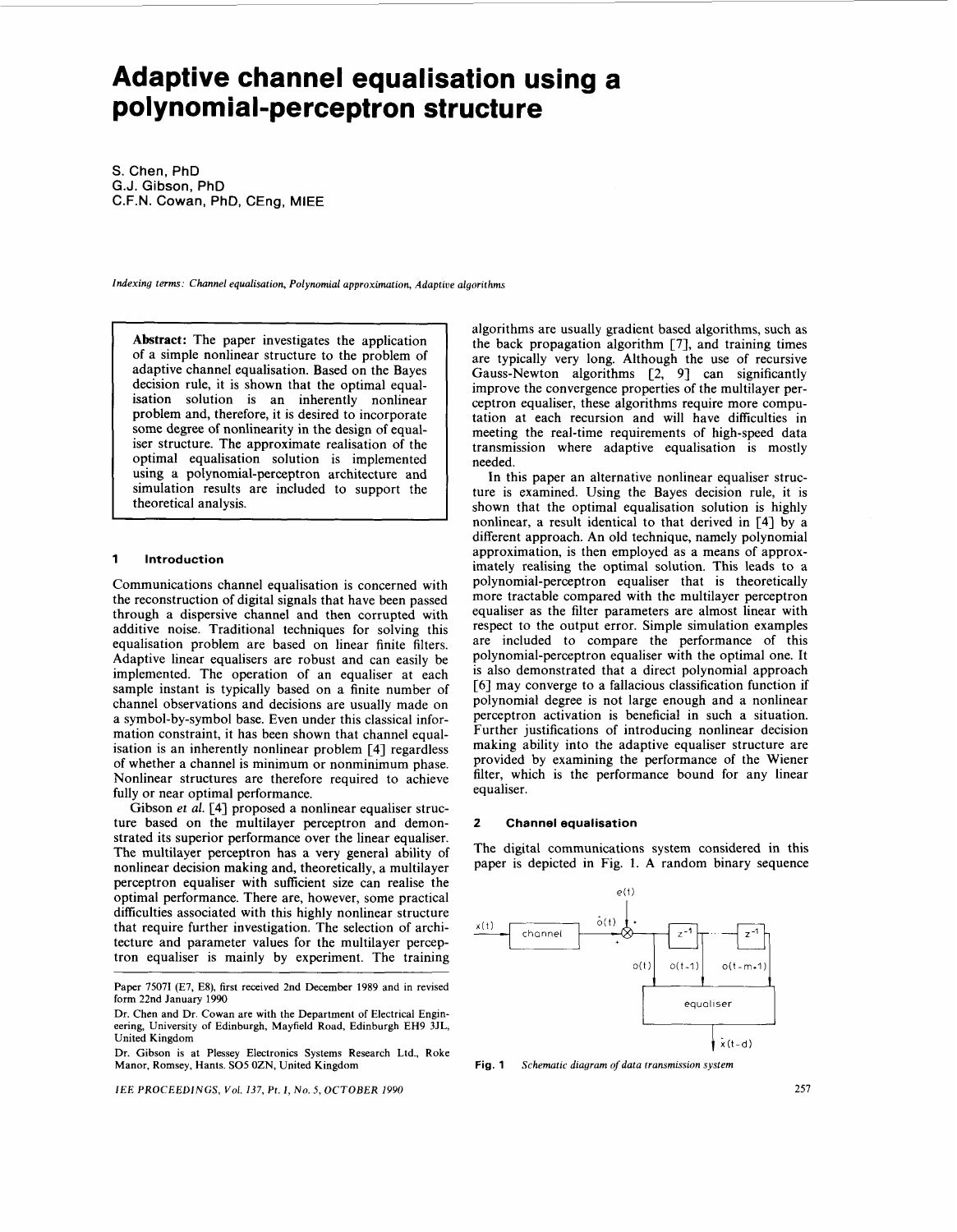$x(t)$  is transmitted through a linear dispersive channel modelled as a finite impulse response filter whose transfer function is given by

$$
H_n(z) = \sum_{i=0}^n q_i z^{-i} \tag{1}
$$

The channel output is corrupted by an additive Gaussian white noise  $e(t)$ . The task of the equaliser at the sample instant *t* is to reconstruct the input symbol  $x(t - d)$  using the information contained in the channel output observations  $o(t)$ , ...,  $o(t - m + 1)$ , where the integers m and d are known as the order and the delay of the equaliser, respectively. The following assumption on the data sequence  $x(t)$  is introduced to simplify the analysis.

Assumption 1:  $x(t)$  is an independent sequence taking values of either 1 or  $-1$  with an equal probability.

The above assumption on the channel model and signal conditions is, however, mostly for convenience. In fact, the approach discussed in the present study can directly be applied to the case of nonlinear channel model and additive non-Gaussian correlated noise without any modification [3]. It does not really matter whether  $x(t)$ takes value **1** with a higher probability, or vice versa.

The information constraint on the general equaliser structure depicted in [Fig.](#page-0-0) **1** is characterised by the equaliser order  $m$  and delay  $d$ , and the equaliser makes decisions on a symbol-by-symbol base. Given a channel response and a noise distribution, an important question is: what is the best possible performance, in terms of bit error rate, that an equaliser with fixed  $m$  and  $d$  can offer? An understanding of this question clearly helps to design better equalisers. As the equalisation of digital communications systems, described in Fig. **1,** can be viewed as a two-state classification problem, optimal solution of the two-state classification problem is briefly summarised.

# 2.1 *Two -state Ba yes decision rule*

Consider the two-state classification problem in which the state *s* is known to be either  $s_A$  or  $s_B$ . Based on a measurement  $\mathbf{o} = [o_1 \cdots o_m]^T$ , a decision is made as to whether  $s = s_A$  or  $s = s_B$ . A common strategy of solving this problem is to minimise the expected or average risk of making a wrong decision and this strategy leads to the following Bayes decision rule **[lo]** :

$$
\hat{\mathbf{s}}(\mathbf{0}) = \begin{cases} s_A & \text{if } q_A L_A f_{s_A}(\mathbf{0}) > q_B L_B f_{s_B}(\mathbf{0}) \\ s_B & \text{if } q_A L_A f_{s_A}(\mathbf{0}) < q_B L_B f_{s_B}(\mathbf{0}) \end{cases}
$$
(2)

Here  $q_A$  and  $q_B$  are the *a priori* probabilities of occurrences of  $s_A$  and  $s_B$ , respectively, and  $q_A + q_B = 1$ .  $L_A$  is the loss associated with the decision  $\hat{s}(0) = s_B$  when actually  $s = s_A$  and, similarly,  $L_B$  is the loss associated with  $\hat{\mathbf{s}}(\mathbf{0}) = s_A$  when  $s = s_B \cdot f_{s_A}(\mathbf{0})$  and  $f_{s_B}(\mathbf{0})$  are the conditional density functions of **o** given  $s = s_A$  and  $s = s_B$ , respectively. Eqn. *2* can be rewritten as

$$
\hat{\mathbf{s}}(\mathbf{o}) = \begin{cases} s_A & \text{if } f_{de}(\mathbf{o}) > 0 \\ s_B & \text{if } f_{de}(\mathbf{o}) < 0 \end{cases} \tag{3}
$$

where

$$
f_{de}(\mathbf{0}) = f_{s_A}(\mathbf{0}) - kf_{s_B}(\mathbf{0}), k = \frac{q_B L_B}{q_A L_A}
$$
(4)

is known as the decision function and the set of points o that satisfy

$$
f_{de}(\mathbf{0}) = 0 \tag{5}
$$

is often referred to as the decision boundary, which partitions the m-dimensional Euclidean space **R"** into two disjoint sets  $D_A$  and  $D_B$ . The decision making process, eqn. 3, can alternatively be stated as

$$
\hat{\mathbf{s}}(\mathbf{o}) = \begin{cases} s_A & \text{if } \mathbf{o} \in D_A \\ s_B & \text{if } \mathbf{o} \in D_B \end{cases}
$$
 (6)

When a measurement **o** satisfies eqn. 5, making the decision either way has a same expected risk and we may then arbitrarily decide  $\hat{s}(0) = s_A$  in this situation.  $D_A$  plus the decision boundary, denoted as  $\bar{D}_A$ , will be called the decision region.

# *2.2 Optimal equalisation solution*

The optimal equalisation solution can be directly obtained from the above Bayes decision rule. The state concerned here is the transmitted data symbol  $x(t - d)$ concerned here is the transmitted data symbol  $x(t - d)$ <br>with two possible values  $s_A = 1$  and  $s_B = -1$ . According with two possible values  $s_A = 1$  and  $s_B = -1$ . According to assumption *I*,  $x(t - d) = 1$  and  $x(t - d) = -1$  have the to assumption 1,  $x(t - d) = 1$  and  $x(t - d) = -1$  have the same probability 0.5. The estimate of  $x(t - d)$  is denoted same probability 0.5. The estimate of  $x(t - d)$  is denoted as  $\hat{x}(t - d)$ . Mistakes  $\hat{x}(t - d) = -1$  when  $x(t - d) = 1$ and  $\hat{x}(t - d) = 1$  when  $x(t - d) = -1$  cause equal damage and, therefore, each case should be assigned with a same loss level. It is clear, under these conditions, that  $k = 1$ , and this results in the following minimum errorprobability or bit-error-rate equaliser

$$
\hat{x}(t - d) = \text{sgn}(f_{de}(\mathbf{o}(t))) = \text{sgn}(f_1(\mathbf{o}(t)) - f_{-1}(\mathbf{o}(t))) \quad (7)
$$

where  $o(t) = [o(t) \cdots o(t - m + 1)]^T$  is the channel observation vector,  $f_1(\mathbf{o}(t))$  and  $f_{-1}(\mathbf{o}(t))$  are the conditional vation vector,  $f_1(\mathbf{o}(t))$  and  $f_{-1}(\mathbf{o}(t))$  are the conditional density functions of observing  $\mathbf{o}(t)$ , given  $x(t - d) = 1$  and density functions of observing of  $x(t - d) = -1$ , respectively, and

$$
sgn (y) = \begin{cases} 1 & y \geqslant 0 \\ -1 & y > 0 \end{cases}
$$
 (8)

is a slicer. The above result is identical to that derived in Reference **4.** The approach used here is more general and can be applied easily to other situations. The noise-free channel output vector  $\hat{\mathbf{o}}(t) = [\hat{o}(t) \cdots \hat{o}(t - m + 1)]^T$ , which is generated from input sequence  $x(t)$ , ...,  $x(t - m + 1 - n)$ , can only take finite states or values. These values can be partitioned into two classes:

$$
P_{m, d}(1) = \{\hat{\mathbf{o}}(t) \in \mathbb{R}^{m} | x(t - d) = 1 \}
$$
  
\n
$$
P_{m, d}(-1) = \{\hat{\mathbf{o}}(t) \in \mathbb{R}^{m} | x(t - d) = -1 \}
$$
\n(9)

The task of the equaliser is to decide whether a channel observation vector  $o(t)$  represents a noise corruption of an element in  $P_{m,d}(1)$  or  $P_{m,d}(-1)$  and thus to determine an element in  $P_{m,\,d}(1)$  or  $P_{m,\,d}(-1)$  and thus to determine the input sample  $x(t - d)$ . The sets  $P_{m,\,d}(1)$  and  $P_{m,\,d}(-1)$ are determined by the channel transfer function  $H_n(z)$ , the equaliser order m and the delay **d.** These two sets, together with the distribution of the additive noise  $e(t)$ , completely specifiy the optimal decision function  $f_{de}$ ) or the corresponding decision region  $\bar{D}_1$ .

# *2.3 Some illustrations*

We shall consider the case of equaliser order  $m = 2$ simply because graphic display is difficult in higher dimension.

*Example 1:* Channel transfer function is  $H_1(z) = 1.0$  $+ 0.5z^{-1}$  and the equaliser delay  $d = 0$ .

The elements of the sets  $P_{2, 0}(1)$  and  $P_{2, 0}(-1)$  are plotted in [Fig. 2](#page-2-0) using the symbols 'circle'  $\bigcirc$  and 'cross'  $\times$ , respectively. If there is no additive noise, the channel

*IEE PROCEEDINGS, Vol. 137, Pt. I, No. 5, OCTOBER 1990* 

**258**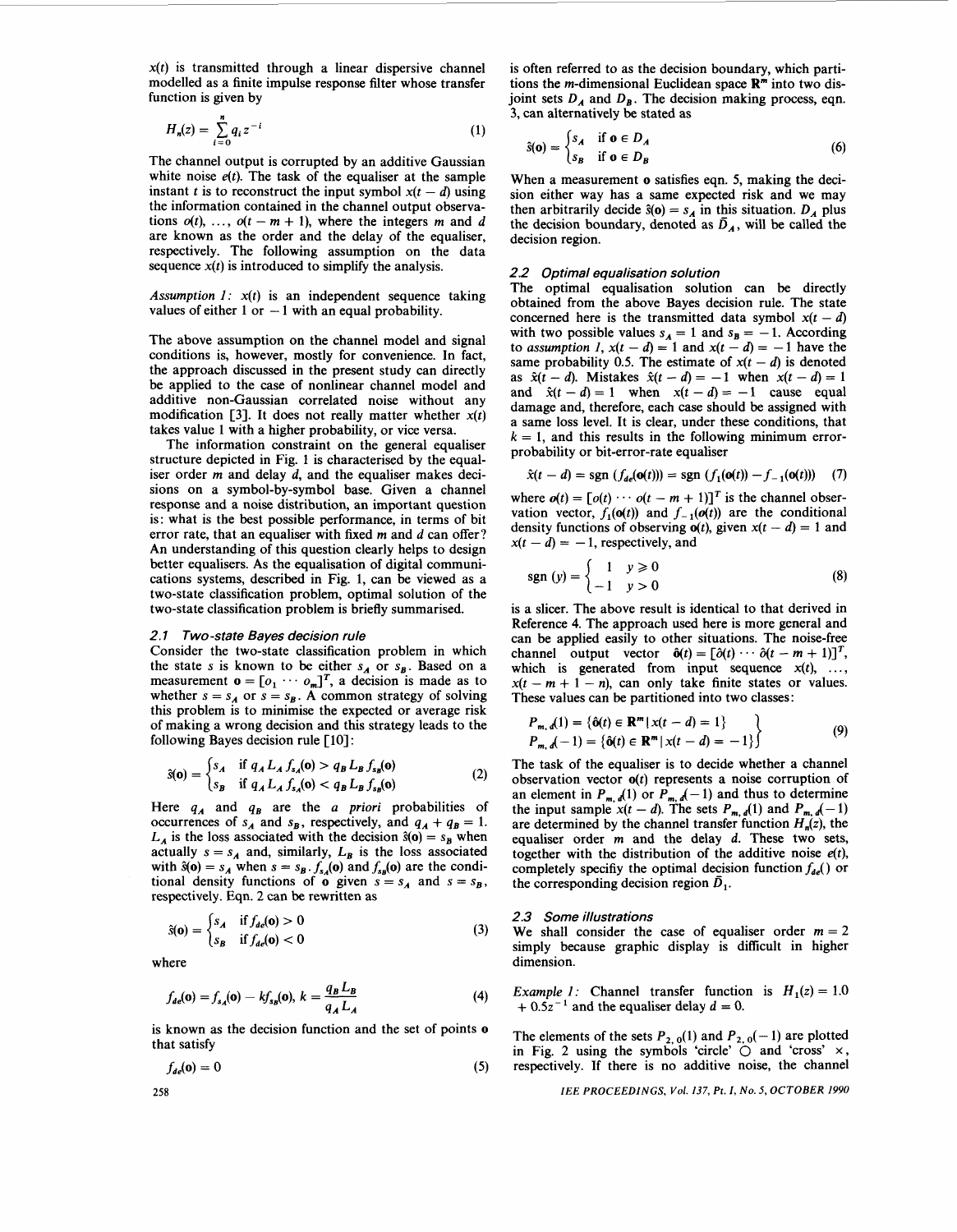<span id="page-2-0"></span>output vector will be either a 'circle' or a 'cross' in this two dimensional space. Each point in  $P_{2,0}(1)$  and  $P_{2,0}(-1)$  has a same probability of appearance. This channel is minimum phase, therefore the two classes



**Fig. 2** *Channel output points and optimal decision boundaries*  Channel 1.0 +  $0.5z^{-1}$ , additive Gaussian white noise with variance  $\sigma_e^2$ , equaliser  $\text{order } m = 2 \text{ and delay } d = 0$ 

 $P_{2,0}(1)$  and  $P_{2,0}(-1)$  are linearly separable and a linear equaliser can perfectly reconstruct input signals in the noise-free case.

Because of additive Gaussian white noise, the channel observation vector is actually a random variable having a Gaussian probability distribution centred at one of the points of  $\overline{P}_{2,0}(1)$  and  $\overline{P}_{2,0}(-1)$ . The lines in Fig. 2 are the optimal decision boundaries corresponding to different noise variances. We observe that the optimal boundary is always nonlinear. If a channel observation vector lands on the left-hand side of the optimal boundary, the optimal equaliser will produce the estimate  $\hat{x}(t) = -1$ , optimal equaliser will produce the estimate  $\hat{x}(t) = -1$ , otherwise it gives  $\hat{x}(t) = 1$ . In this way the equaliser makes least possible mistakes. Because a linear equaliser can only generate a linear decision boundary the bit error rate of the linear equaliser will be considerably larger than that of the optimal equaliser.

*Example 2:* The channel transfer function is  $H_1(z) =$  $0.5 + 1.0z^{-1}$ , and the additive Gaussian white noise has a variance 0.2.

The elements of the sets  $P_{2,0}(1)$  and  $P_{2,0}(-1)$  are shown in Fig. **3,** and the shaded region in Fig. **3** is the optimal decision region  $\overline{D}_1$  under the constraint  $d = 0$ . Notice that  $P_{2,0}(1)$  and  $P_{2,0}(-1)$  are not linearly separable because the channel is nonminimum phase, and a linear equaliser with a zero delay is incapable of reconstructing input signals even in the noise-free case.

We now examine the case of nonzero delay.  $P_{2,1}(1)$ and  $P_{2,1}(-1)$  are given in Fig. 4. Although these two classes are linearly separable, the optimal classification boundary is nonlinear and a linear equaliser will not be able to realise such a boundary, as can be seen clearly from Fig. **4.** 

In general, the optimal boundary is a hypersurface in the m-dimensional space and can be highly nonlinear. The decision boundary of a linear equaliser is a hyper-

*IEE PROCEEDINGS, Vol. 137, Pt. I, No. 5, OCTOBER 1990* 

plane in the same space. Therefore, any linear equaliser structure is inherently suboptimal and this motivates the investigation of nonlinear architectures capable of realising highly nonlinear boundaries.



**Channel**  $0.5 + 1.0z^{-1}$ **, additive Gaussian white noise with variance 0.2, equaliser**  $\text{order } m = 2 \text{ and delay } d = 0$ 



**Fig. 4**  Channel  $0.5 + 1.0z^{-1}$ , additive Gaussian white noise with variance 0.2, equaliser  $\text{order } m = 2 \text{ and delay } d = 1$ <br> **optimal boundary** *Channel output points and decision boundaries* 

\_\_~~ **linear boundary** 

### **3 Polynomial approximation of optimal decision function**

As the optimal decision function  $f_{de}(x)$  for a communications channel is generally not available and can be time varying, a means of adaptively approximating this function or generating the corresponding decision region is essential to realise the optimal equaliser solution. We shall assume that  $f_{de}()$  is continuous and this requires that the noise distribution satisfies the following condition.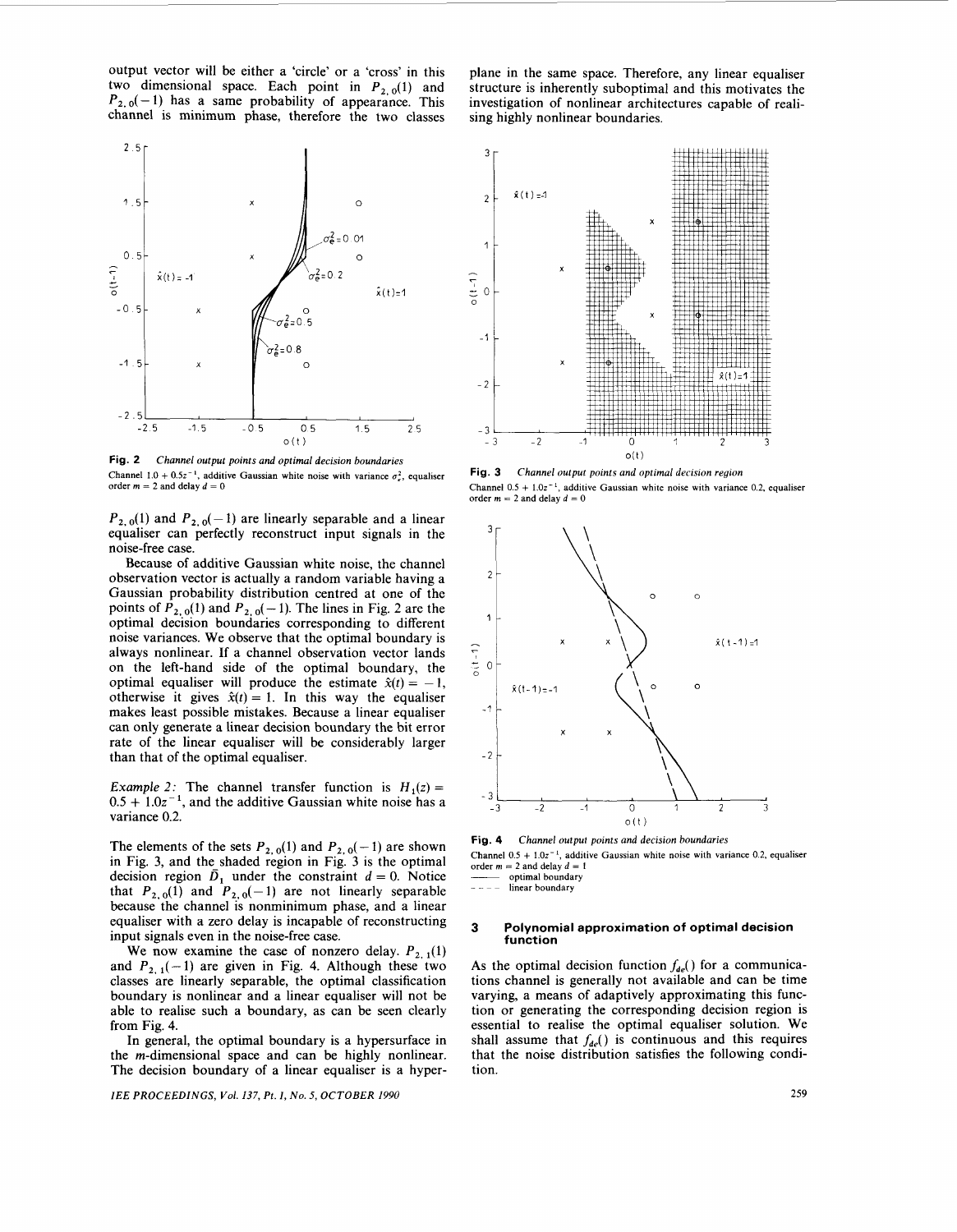Assumption 2: The distribution of *e(t)* is continuous.

The usual Gaussian distribution satisfies this requirement.

The use of a polynomial function to approximate a continuous function is an old but effective technique and is widely applied to the identification of nonlinear systems **[l].** Let Z be a compact subset of **R"** and denote  $C<sup>0</sup>(Z)$  as the space of all continuous functions from Z into **R.** With the help of the Stone-Weierstrass theorem [8], it can be shown that the set of all polynomial functions from  $Z$  into  $R$  is dense in  $C^0(Z)$ . This means that any continuous function can be approximated to within an arbitrary accuracy by a polynomial function with a sufficient size.

The following polynomial decision function can therefore be employed as an approximate realisation of  $f_{de}( )$ :

$$
p_{\theta}^{l}(\mathbf{o}(t)) = c_{0} + \sum_{i_{1} = 1}^{m} c_{i_{1}} o(t - i_{1} + 1)
$$
  
+ 
$$
\sum_{i_{1} = 1}^{m} \sum_{i_{2} = i_{1}}^{m} c_{i_{1}i_{2}} o(t - i_{1} + 1) o(t - i_{2} + 1)
$$
  
+ 
$$
\cdots + \sum_{i_{1} = 1}^{m} \cdots \sum_{i_{l} = i_{l-1}}^{m} c_{i_{1}} \cdots i_{l} o(t - i_{1} + 1)
$$
  

$$
\cdots o(t - i_{l} + 1) = \sum_{i_{l} = 1}^{n} \theta_{i} y_{i}(t)
$$
(10)

where *l* is the polynomial degree, the  $y_i(t)$  are monomials of  $o(t)$ , ...,  $o(t - m + 1)$  from degree-0 (constant 1) up to degree-1  $(o(t - i_1 + 1) \cdots o(t - i_l + 1))$  and the  $\theta_i$  are the corresponding coefficients  $c_0$  to  $c_{i_1} \ldots i_l$ . The number of all the coefficients is given by

$$
n_{\theta} = \sum_{i=0}^{l} n_i, n_0 = 1, n_i = n_{i-1}(m+i-1)/i, i = 1, ..., l
$$
\n(11)

The polynomial expansion, eqn. 10, is also known as the Volterra series.

# **4 Polynomial-perceptron equaliser**

The polynomial decision function (eqn. **10)** can be implemented by first expanding the input space into an extended nonlinear space and then employing a linear combiner structure on this space. Notice that what really matters is the sign of  $p_a^l$ ). If  $p_a^l$ ) can always realise the same sign of  $f_{de}$ (), the optimal performance is achieved. Based on this observation the following polynomialperceptron equalser is introduced :

$$
\hat{x}(t-d) = \text{sgn}\left(g_s(p_\theta^l(\mathbf{o}(t)))\right) = \text{sgn}\left(g_s\left(\sum_{i=1}^{n_\theta} \theta_i y_i(t)\right)\right) \tag{12}
$$

where

$$
g_s(y) = \tanh (\alpha y/2) = \frac{1 - \exp(-\alpha y)}{1 + \exp(-\alpha y)} \quad \alpha > 0 \tag{13}
$$

Notice that  $g_s(\sum \theta_i y_i(t))$  has the structure of a single perceptron *[5]* with a sigmoid activation function given in eqn. **13.** The need to include such a nonlinear activation function is explained in Section *5* and the particular choice of the sigmoid function (eqn. **13)** reflects the bipolar nature of the transmitted signal *x(t).* 

The structure of the polynomial-perceptron equaliser is specified by the equaliser order *m* and the polynomial degree 1. Fig. 5 shows a detailed implementation for  $m = 2$  and  $l = 3$ . From eqn. 11 it is seen that the number of parameters increases exponentially as *1* increases. Our experience suggests that, in practice, restricting  $l = 3$  or 5 is often adequate, and this is also supported by the other results of the authors in the field of nonlinear systems identification. The selection of the equaliser order is to a large extent influenced by a phenomenon called noise enhancement. In a high noise level situation it is preferred to employ a low equaliser order. More quantified discussion is given in Section 6.

The polynomial-perceptron equaliser is computationally more demanding compared with a simple linear structure. Increasing computation complexity and dimensionality is a common price for employing a nonlinear



Fig. 5 Implementation of polynomial-perceptron structure Input order  $m = 2$  and polynomial degree  $l = 3$ 

*IEE PROCEEDINGS, Vol. 137, Pt. I, No. 5, OCTOBER 1990*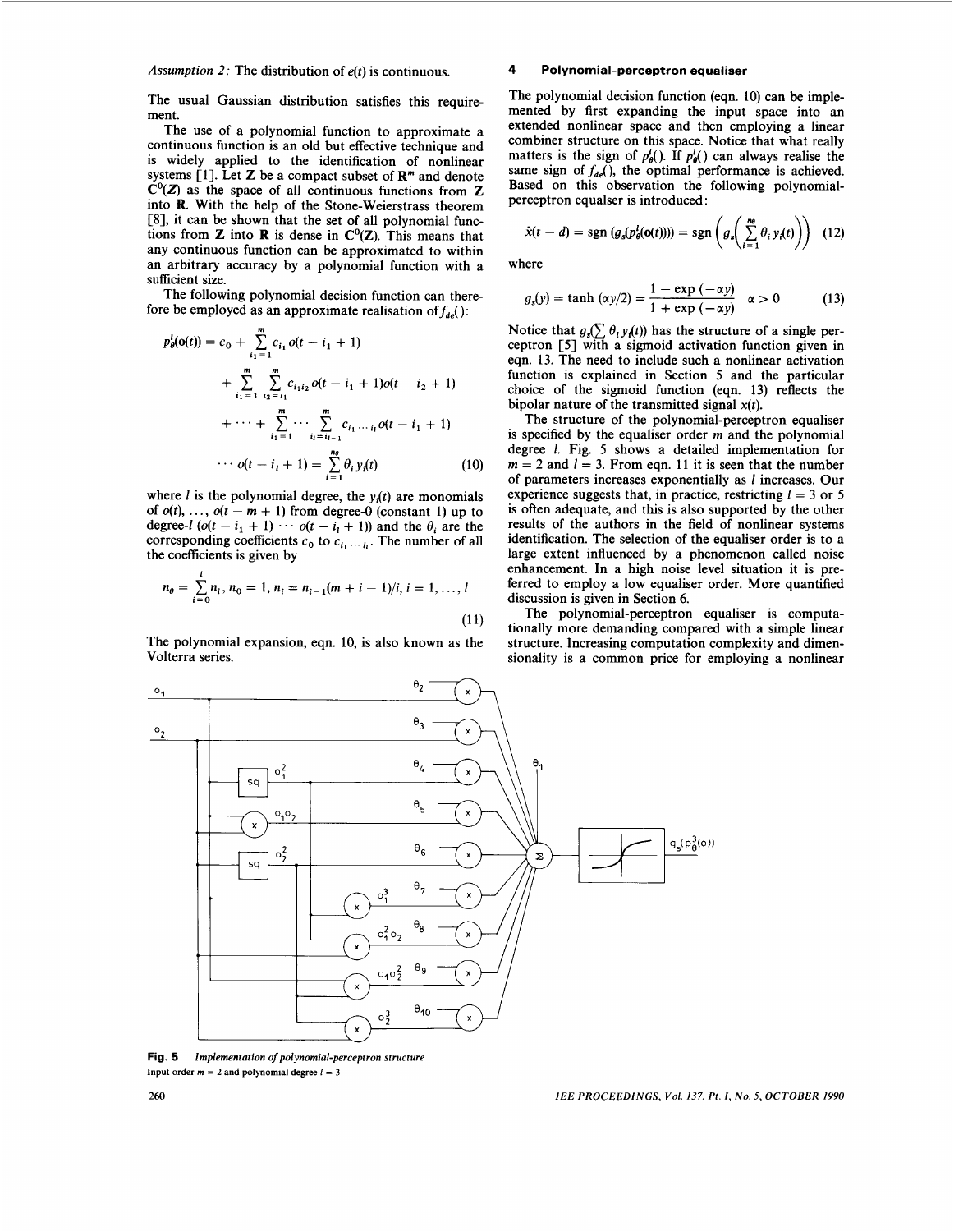architecture. The structure and operation of the polynomial-perceptron equaliser are, however, simpler than those of the multilayer perceptron equaliser **[3].** 

# *4.1 Training algorithms*

The training of the equaliser (eqn. **12)** can be carried out either by the stochastic gradient algorithm

$$
\theta_i(t+1) = \theta_i(t) + \beta \bar{\epsilon}(t) \frac{\alpha}{2} (1 - z^2(t)) y_i(t) \quad 1 \leqslant i \leqslant n_\theta
$$
\n(14)

or by the smoothed stochastic gradient algorithm  
\n
$$
\Delta_i(t + 1) = \gamma \Delta_i(t) + \beta \bar{\epsilon}(t) \frac{\alpha}{2} (1 - z^2(t)) y_i(t)
$$
\n
$$
\theta_i(t + 1) = \theta_i(t) + \Delta_i(t + 1)
$$
\n(15)

where

an

$$
z(t) = g_s\left(\sum_{i=1}^{n_\theta} \theta_i(t) y_i(t)\right)
$$
d

 $\bar{\varepsilon}(t) = x(t - d) - z(t)$  (16)

 $\beta$  and  $\gamma$  are the adaptive gain and momentum constant, respectively,  $\bar{\varepsilon}(t)$  is the error signal and  $0.5\alpha(1 - z^2(t))y_i(t)$ is the gradient of  $z(t)$  with respect to  $\theta_i(t)$ . Eqn. 15 is referred to as the back propagation algorithm in the neural network context **[7].** Using a smoothed stochastic gradient usually improves the performance at the cost of more computation in each recursion. During data transmission,  $x(t - d)$  is substituted by its estimate **transmission,**  $x(t - d)$  is substituted by its estimate  $\hat{x}(t - d)$  and the algorithm of eqn. 14 or eqn. 15 can continuously be employed to track a time varying environment. The computational complexity of the algorithm of eqn. 14 or eqn. 15 can be shown to be an order of  $n_{\theta}$ .

# *4.2 Simulation results*

In all the cases, the algorithm of eqn. **15** was used in the training and the adaptive gain and momentum constant were set to  $\beta = 0.001$  and  $\gamma = 0.8$ .



**Fig. 6**  Channel  $1.0 + 0.5z^{-1}$ ; additive Gaussian white noise with variance 0.2; equaliser order  $m = 2$ ; polynomial degree  $l = 3$  and delay  $d = 0$ *Decision region formed by polynomial-perceptron equaliser* 

*IEE PROCEEDINGS, Vol. 137, Pt. I, No. 5, OCTOBER 1990* 

The ability of the polynomial-perceptron equaliser to form nonlinear decision regions is illustrated using examples 1 and 2. The parameter  $\alpha$  for the sigmoid function (eqn. 13) was chosen to be  $\alpha = 1.0$ , and the equaliser order was given as  $m = 2$ .

For the channel of example **1** with a noise variance 0.2, the equaliser has the structure of  $l = 3$  ( $n_{\theta} = 10$ ) and  $d = 0$ . Fig. 6 gives the decision region formed by this equaliser after training, where it is seen that the decision region shows a close correspondence with the optimal equaliser.

For example **2,** a trained polynomial-perceptron equaliser of zero delay and  $l = 5$   $(n_{\theta} = 21)$  produces the decision region depicted in Fig. **7.** By introducing a delay  $d = 1$  into this equaliser, it generates the decision region given in Fig. 8 after training.

A third example is given to compare the bit error rates achieved by the optimal and polynomial-perceptron equalisers for different signal-to-noise ratios.



**Fig. 7 Channel 0.5 + 1.0z<sup>-1</sup>; additive Gaussian white noise with variance 0.2; equaliser** *Decision regionformed by polynomial-perceptron equaliser*  **order**  $m = 2$ **; polynomial degree**  $l = 5$  **and delay**  $d = 0$ 



**Fig. 8 Channel 0.5 +**  $1.0z^{-1}$ **; additive Gaussian white noise with variance 0.2; equaliser order**  $m = 2$ ; polynomial degree  $l = 5$  and delay  $d = 1$ *Decision region formed by polynomial-perceptron equaliser*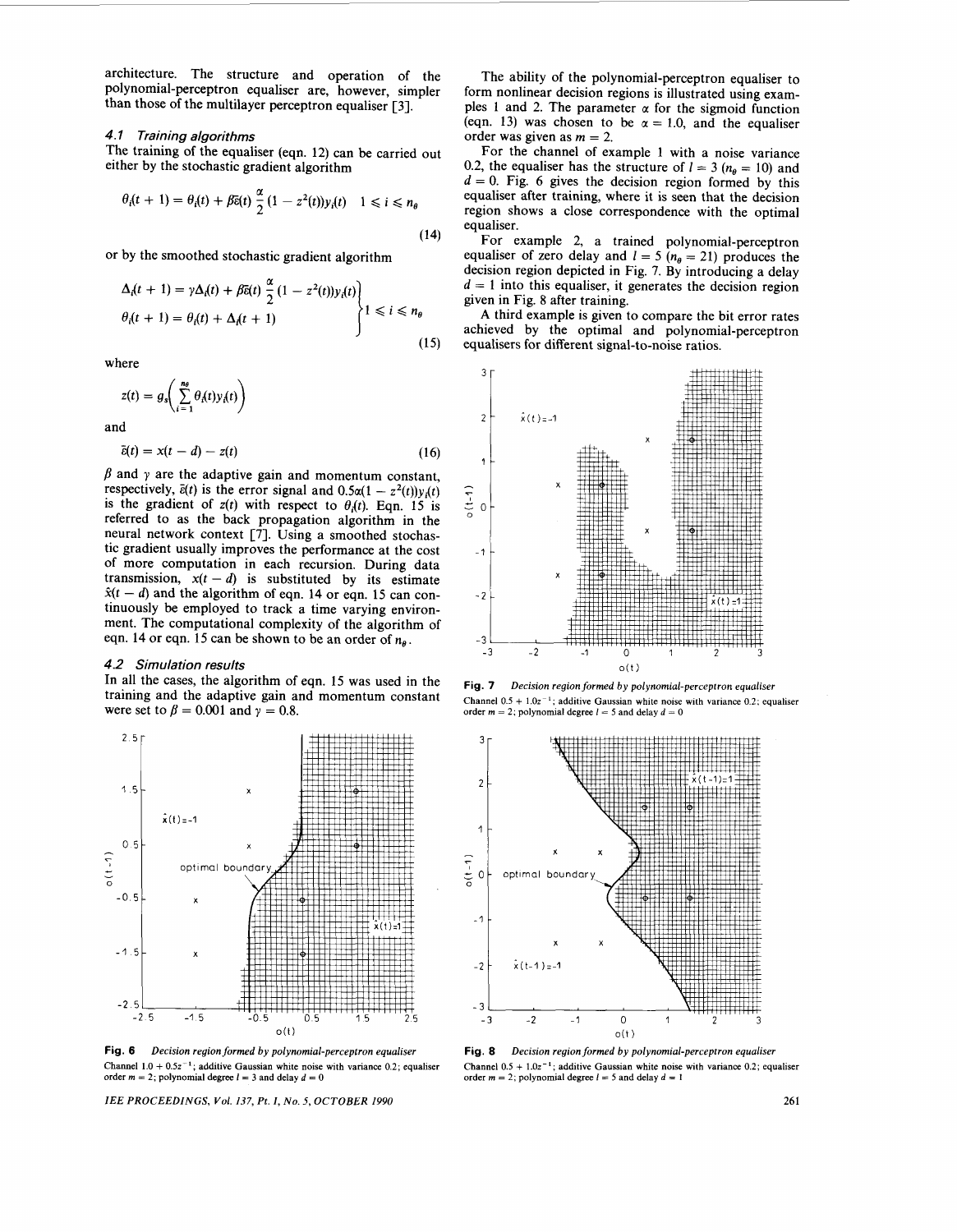For Example 3, the channel model is  $H_2(z) = 0.3482$  $+ 0.8704z^{-1} + 0.3482z^{-2}$ . The equaliser employed the structure of order  $m = 4$ , polynomial degree  $l = 3$  ( $n_{\theta} =$ 35) and delay  $d = 1$ .

The results obtained are displayed in Fig. 9, where the bit error rate was computed over *500000* points of different realisations of stochastic processes  $x(t)$  and  $e(t)$ .  $\alpha$  was set to 1.0 when noise level was high and was gradually increased to 8.0 as the signal-to-noise ratio improved.



**Fig. 9** *Performance comparison*  **Channel 0.3482 + 0.8704z<sup>-1</sup> + 0.3482z<sup>-2</sup>; equaliser order**  $m = 4$ **; polynomial** degree  $l = 3$  and delay  $d = 1$ *-0-* **optimal equaliser** 

 $\mathsf{I} \times \mathsf{I}$  **polynomial-perceptron equaliser**<br> $\mathsf{I} \Delta \mathsf{I}$  **polynomial equaliser (without signal)** polynomial equaliser (without sigmoid activation)

**A** similar simulation study was given by Gibson et al. [4] for the multi-layer perceptron equaliser and the results were very close to the present simulation study. The training of a polynomial-perceptron equaliser is, however, much easier compared with that of a multilayer perceptron equaliser.

#### **5 The need for a sigmoid activation**

It may be asked whether it is really necessary to introduce the sigmoid activation (eqn. 13). **A** direct minimisation of the mean square error

$$
E[\varepsilon^2(t)] = E\bigg[(x(t-d) - \sum_{i=1}^{n_\theta} \theta_i y_i(t))^2\bigg]
$$
 (17)

where  $E[\ ]$  is the expectation operator, would appear to be a better approach because eqn. 17 is quadratic in the parameters  $\theta_i$ . The least mean square algorithm

$$
\theta_i(t+1) = \theta_i(t) + \beta \bar{\epsilon}(t) y_i(t) \quad 1 \leqslant i \leqslant n_\theta \tag{18}
$$

or its momentum version

$$
\Delta_i(t+1) = \gamma \Delta_i(t) + \beta \bar{e}(t) y_i(t) \Biggl\{ 1 \le i \le n_\theta \qquad (19)
$$

would be capable of achieving the single global minimum of eqn. 17, where

$$
\bar{e}(t) = x(t-d) - \sum_{i=1}^{n_0} \theta_i(t) y_i(t)
$$
\n(20)

This approach is suggested in [6] as a viable alternative to the multilayer perceptron structure.

In the channel equalisation setting of Fig. 1, unless  $p_{\theta}^{l}()$ is closely matched to  $f_{de}$ (), that is unless a very high polynomial degree *1* is used, the single global minimum of eqn. 17 may correspond to a bit error rate far away from the optimal bit error rate. This is because the minimum mean-square-error solution of eqn. 17 does not necessarily correspond to the best classification accuracy and may even produce a fallacious decision function if **1** is not large enough. Because an analytical solution is very dimcult, if not impossible, to obtain even for a simple channel equalisation example, we shall use a relevant two-state classification problem to illustrate this aspect.

The example considered is a simple classifer, the input of which is a scalar **x** uniformly distributed within the interval  $[-1, 1]$ . The desired output is given as

$$
d(x) = \begin{cases} 1 & x \in [0, 0.5] \\ -1 & \text{otherwise} \end{cases}
$$

The classifier function is chosen to be a quadratic function

 $p_a^2(x) = \theta_1 + \theta_2 x + \theta_3 x^2$  (21)

which classifies an input **x** according to

$$
sgn (p\theta2(x)) = \begin{cases} 1 & p\theta2(x) \ge 0 \\ -1 & p\theta2(x) < 0 \end{cases}
$$

It is straightforward to show that the minimum meansquare-error solution is

$$
p_{\theta}^{2}(x) = (-3 + 36x - 135x^{2})/96
$$
 (22)

which gives the minimum mean-square error  $-2.779$  dB. This is, however, a fallacious classification function having 25% misclassification as can be seen from Fig. 10.



**Fig. 10** *Minimum mean-square-error quadratic classifier* 

Notice that  $p_a^2(x) < 0$  for all  $x \in [-1, 1]$  and, therefore, all  $x \in [0, 0.5]$  are misclassified. Because the meansquare-error surface contains the single minimum of eqn. 22, the quadratic classifier of eqn. 21, trained by gradientbased algorithms, will converge to this solution and this has been confirmed in our simulation study. The correct quadratic classifier for this problem does exist and in fact gives 0% misclassification. It can easily be written down

**262** *IEE PROCEEDINGS, Vol. 137, Pt. I, No. 5, OCTOBER 1990*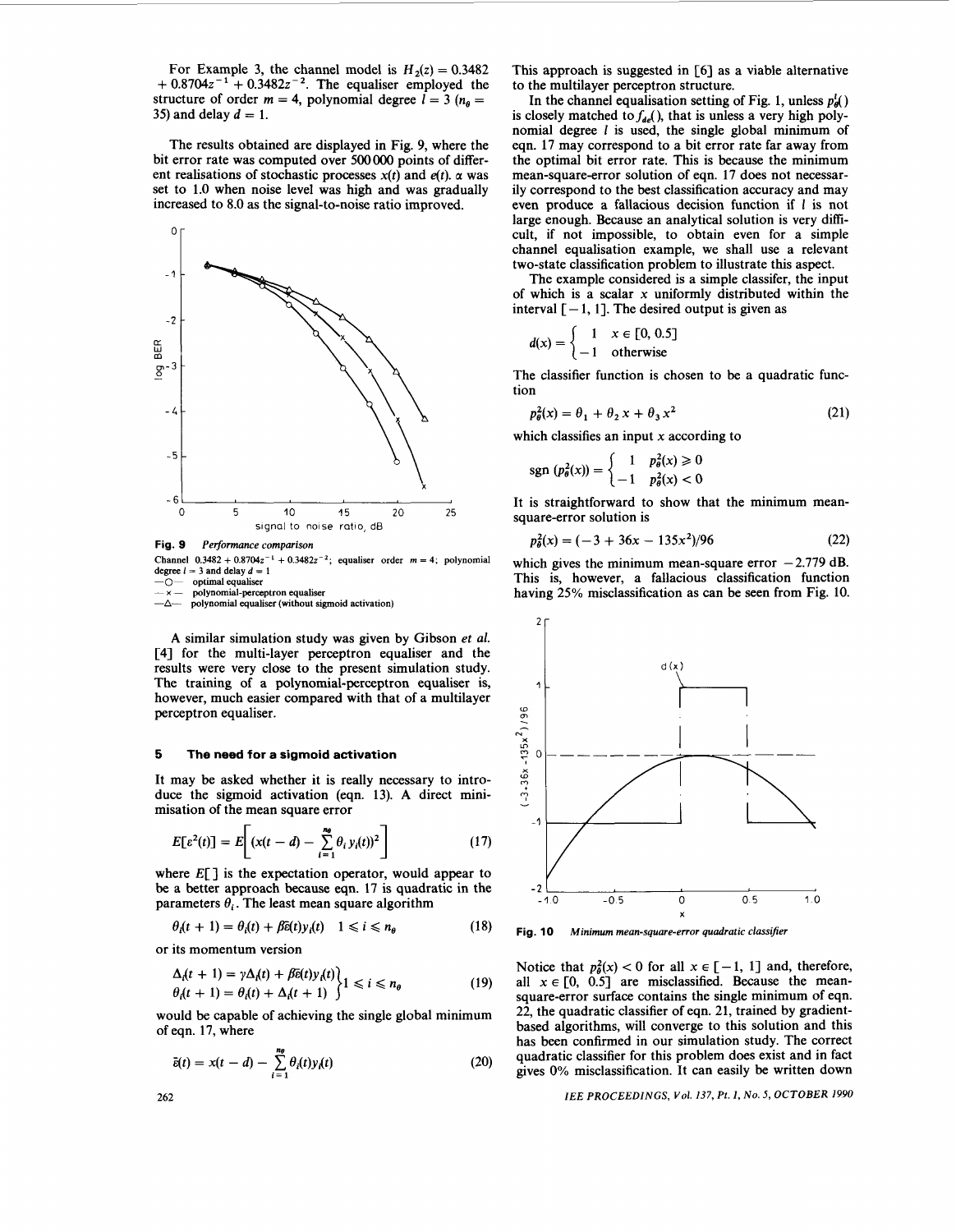$$
p_{\tilde{\theta}}^2(x) = \rho(x - 2x^2) \quad \rho > 0 \tag{23}
$$

This class of classifiers all produce a mean-square error larger than  $-2.779$  dB. The case of  $\rho = 20$ , for example, gives a huge mean-square error of 26.294 **dB.** 

By introducing the nonlinearity tanh (), the landscape of the mean square error surface is changed dramatically. The classifier tanh  $(20(x - 2x^2))$ , depicted in Fig. 11, for



**Fig. 11** *Quadratic tanh classifier* 

instance, produces an extremely small mean-square error of  $-14.069$  dB. The mean-square-error surface for the quadratic-tanh classifier function

$$
z(x) = \tanh (\theta_1 + \theta_2 x + \theta_3 x^2)
$$
 (24)

may contain many minima and their analytical solutions are not easily obtained. Moreover, it can be shown that the mean-square error for tanh  $(\rho(x - 2x^2))$  will tend to zero as  $\rho$  tends to infinity. We shall not address the detailed analysis of the mean-square-error surface for this example in the present study. Rather we point out that, as long as the absolute values of the initial parameters are not chosen to be too large, the quadratic tanh classifier (eqn. 24), trained by gradient-based algorithms will converge to tanh  $(\rho(x - 2x^2))$ , where the particular value of  $\rho$  depends on the chosen initial parameter values. This has been observed during an intensive simulation study. The reason for not choosing too large initial parameter values is because tanh function may otherwise become saturate over the whole interval  $[-1, 1]$  or part of it. Two such examples are  $(\theta_1, \theta_2, \theta_3) = (10, 10, 20)$  and  $(\theta_1, \theta_2, \theta_3)$  $(\theta_2, \theta_3) = (0, 10, 20)$ . In the former case, the gradient component  $(d(x) - z(x))(1 - z^2(x))$  is virtually zero over  $[-1,$ 11, and thus no training will actually take place. In the latter case, the gradient is virtually zero for  $x \ge 0.5$ , and training will not take place in this part of the interval.

It is seen that, although the sigmoid function does complicate the mean-square-error surface, at least the classifier of eqn. 24 will converge to the correct solution when initial parameters are inside a certain sphere. This is in contrast tc the pure quadratic classifier of eqn. 21 which always converges to the wrong solution (eqn. 22).

We emphasise that the real criterion is the classification accuracy and the mean square error criterion is only a too for training a classifier to obtain, hopefully, an

*IEE PROCEEDINGS, Vol. 137, Pt. I, No. 5, OCTOBER 1990* 

acceptable level of misclassification. Multiminima of the mean square error, introduced by the inclusion of the tanh function, may not always be bad and they may actually improve the flexibility of the classifier, as shown here. The alternative to this is to increase the polynomial degree sufficiently and to suffer the consequence of filterdimension explosion (terms increase exponentially as I increases). Our experience shows that, by introducing the tanh function, we can restrict *1* to be 3 or 5. The resulting classifier or equaliser is able to realise complicated decision regions, such as the one shown in Fig. 3.

A second difficulty associated with the direct polynomial approach is that the gain  $\beta$  in eqn. 18 or eqn. 19 often has to be restricted to an extremely small value in order to guarantee convergence. This can easily be understood because  $E[y(t)y^{T}(t)]$ , where  $y^{T}(t) = [y_1(t) \cdots$  $y_{na}(t)$ ], is often very ill-conditioned and has a large range of eigenvalues. For Example 3, to guarantee convergence for all the signal to noise ratios tested, the gain in eqn. 19 had to be reduced to  $\beta = 0.0001$  and the performance achieved using this algorithm is also given in Fig. 9. It is seen that the sigmoid activation introduced in the equaliser of eqn. 12 is indeed required.

#### **6 Performance of the linear equaliser**

For the channel and equaliser delay specified in Example 3, the performance of the linear equaliser of order 4 is plotted in Fig. 12 where it is also shown that the



Fig. 12 Performance comparison Channel 0.3482 + 0.8704z<sup>-1</sup> + 0.3482z<sup>-2</sup>, equaliser order  $m = 4$  and delay  $d = 1$  $-x$  polynomial-perceptron equaliser ( $l = 3$ )<br>---- linear equaliser

polynomial-perceptron equaliser of the same order significantly improves the bit error rate over the linear equaliser. It might be argued that such a comparison is unfair since a linear equaliser of order 4 only has four tap weights compared with 35 tap weights for the polynomial-perceptron equaliser of  $l = 3$ . We now examine whether we can improve the performance of the linear equaliser by simply increasing its order.

Because the weight vector of the linear equaliser after convergence should approximate the Wiener optimal filter of same order, the bit error rate achievable by the linear equaliser can therefore be predicted from that of